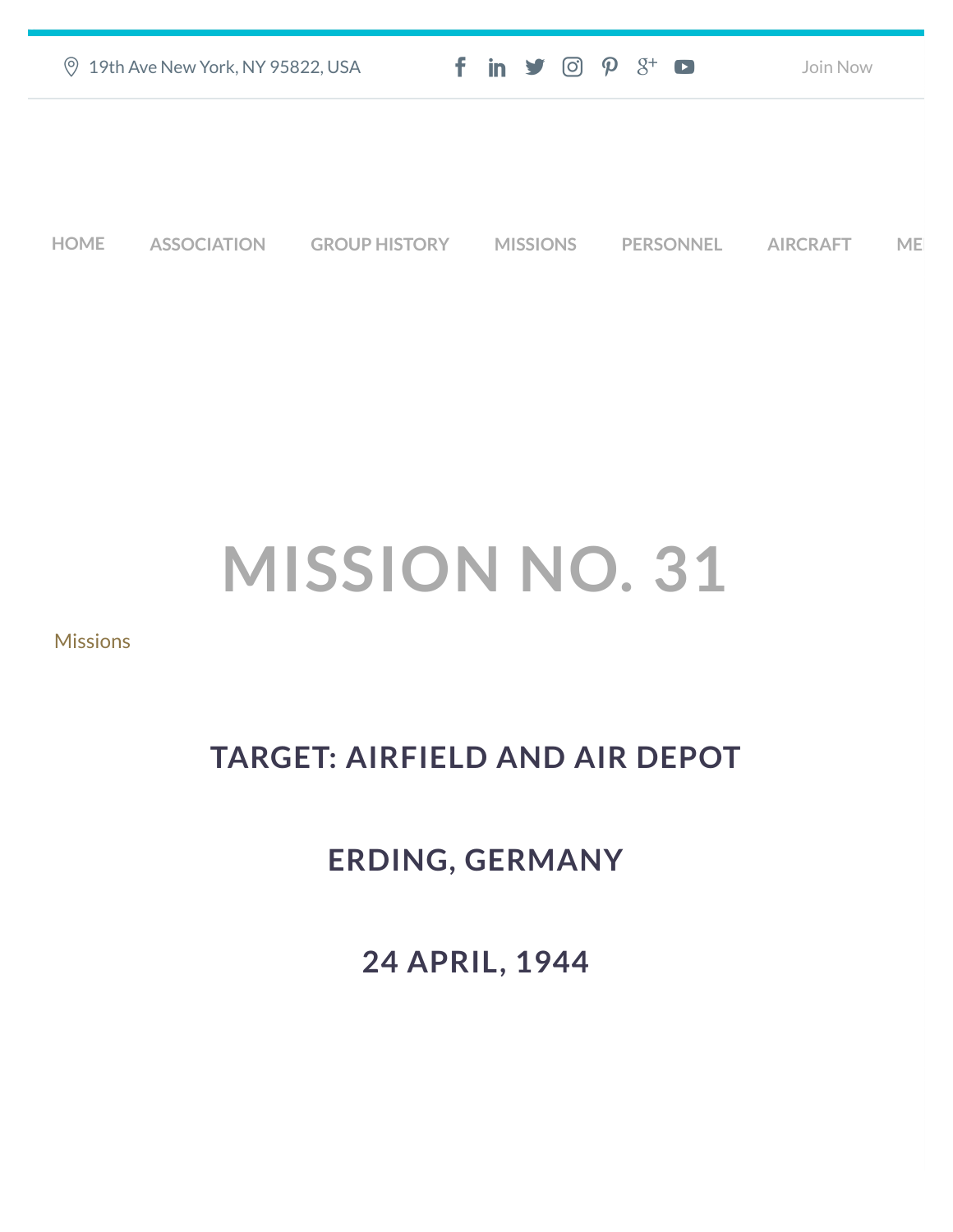

Luftwaffe installations, airdromes, and factories in southern Germany were the targets. The 457th was assigned the airfield and the air depot at Erding, a supply base for aircraft parts and equipment used by the Luftwaffe in the Mediterranean. The Group supplied twenty-four aircraft to fly the low box in the 94th Combat Wing. The formation was led by Major Fred A. Spencer as Air Commander and Captain Jerry Godfrey as pilot.

Me-109s and FW-190s attacked the formation on the bomb run and after the bombs were dropped. After a quick rally of the formation with the Wing, the attacks ceased. No planes were lost; however, two planes received major damage, and one received minor damage.

Flak at certain points along the way was moderate but accurate.

|     |          |                      |           |                    | <b>MISSION NO. 31</b><br>April 24th 1944 |                        |       |
|-----|----------|----------------------|-----------|--------------------|------------------------------------------|------------------------|-------|
|     |          | 748th Squadron       |           | 749th Squadron     |                                          | 750th Squadron         | 751th |
|     | A/C #552 |                      | A/C # 067 |                    | A/C # 098                                |                        | A/C#  |
| р   | Lt       | Thomas E. Lee        | Lt        | Donald G. Karr     | Lt                                       | Clarence E. Schuchmann | Lt    |
| cp  | Lt       | John N. Bristow      | ΙLt       | William K. Byle    | Lt                                       | J. M. Dickenson        | Maj   |
| n   | Lt       | John C. Sherwin      | Lt        | Richard M. Condon  | Lt                                       | Thomas A. Goff         | Lt    |
| p   | Lt       | Regis J. Creehan     | Lt        | Joel H. Apel       | Lt                                       | John B. Blachley       | Lt    |
| tt  | Sgt      | Clayton L. Betterton | Sgt       | Kenneth M. Krise   | Sgt                                      | Harold A. Dusseau      | Lt    |
| ro  | Sgt      | Jasper Stewart       | Sgt       | Philip Finkelstein | Sgt                                      | Joseph L. Hibbs        | Sgt   |
| bt  | Sgt      | John B, Barber       | Sgt       | Morris J. Woodell  | Sgt                                      | J. H. Lambert          | Sgt   |
| lwg | Sgt      | John A. Robinson     | Sgt       | Eugene H. Paprota  | Sgt                                      | Edgar D. Lanzoni       | Sgt   |
| rwg | Sgt      | Irvin V.Gerlich      | Sgt       | Paul M. Rogers     | Sgt                                      | <b>Robert Bridges</b>  | Sgt   |
|     |          | $\alpha$<br>a a      |           |                    |                                          | $\sim$ 100             |       |